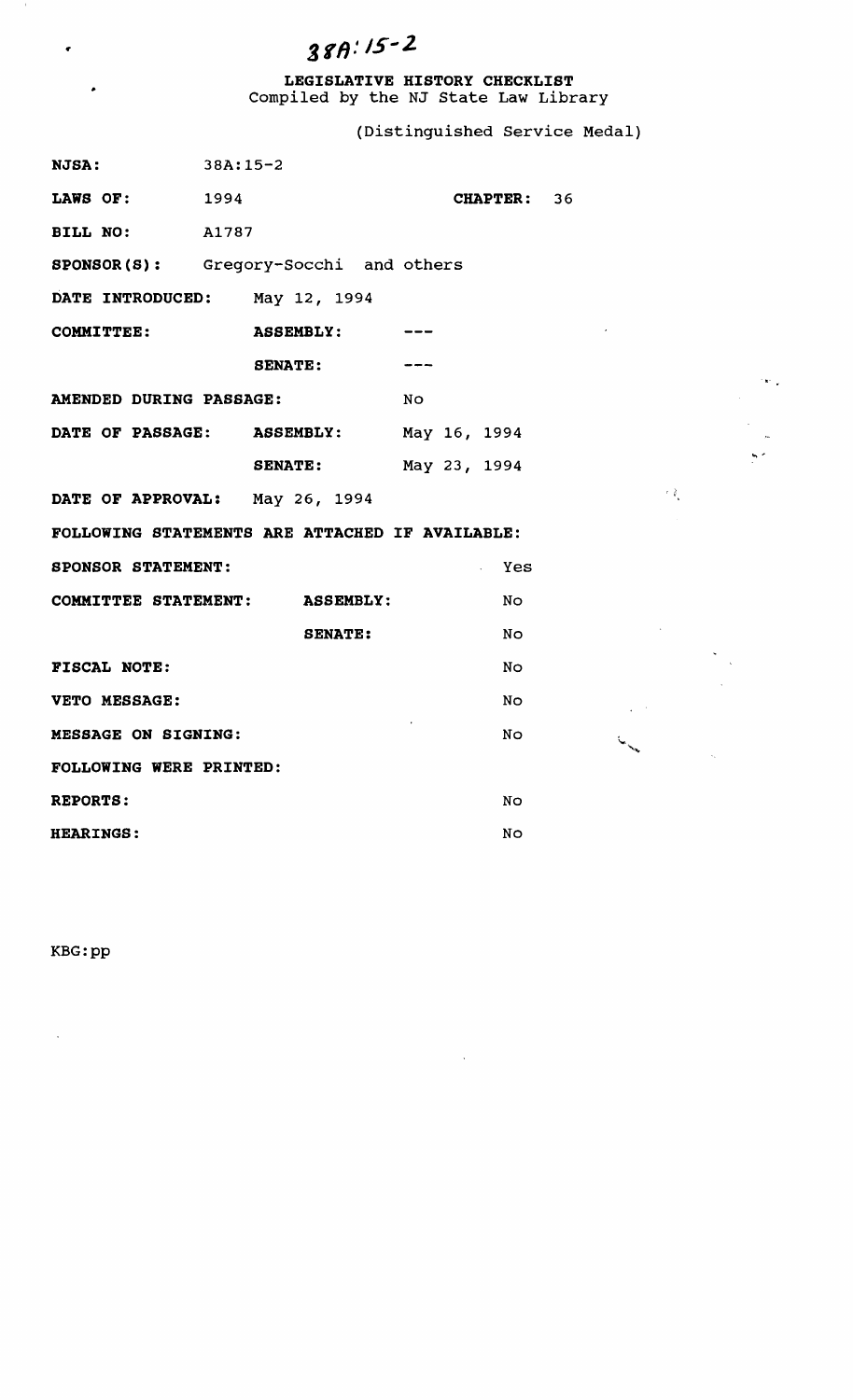### P.L.1994, CHAPTER 36, approved May 26, 1994 1994 Assembly No. 1787

AN ACT expanding eligibility for the New Jersey Distinguished  $\mathbf{I}$ Service Medal and amending N.J.S.38A:15-2.  $\overline{\mathbf{2}}$  $\overline{\mathbf{3}}$ BE IT ENACTED by the Senate and General Assembly of the  $\ddot{\phantom{a}}$  $\overline{\mathbf{5}}$ **State of New Jersey:** 6 1. N.J.S.38A:15-2 is amended to read as follows: 38A:15-2. The Governor may present in the name of the State 7  $\mathbf{a}$ of New Jersey a distinguished service medal of appropriate  $\boldsymbol{9}$ design, and ribbon to be worn in lieu thereof, to: a. any member of the organized militia who, while serving in  $10$ 11 any capacity in the organized militia under orders of the  $12$ Governor, or while in federal service, shall [distinguish himself] 13 have been distinguished by especially meritorious service and who has been or may be cited in orders for distinguished service by 14 the Governor or by appropriate federal authority[, or to]; 15 b. any resident of the State of New Jersey, who while serving 16  $17$ in the organized militia or in federal military service on active 18 duty in time of war or emergency, shall [distinguish himself] have 19 been distinguished by especially meritorious service and who has 20 been or may be cited in orders for distinguished service by the  $21$ Governor or by appropriate federal authority; or 22 c. any deceased person who, on the date of induction into the 23 organized militia or federal military service, was a resident of 24 this State and who, while serving in the organized militia or in 25 federal military service on active duty in time of war or 26 emergency, shall have been distinguished by especially meritorious service and who has been or may be cited in orders 27  $28$ for distinguished service by the Governor or appropriate federal authority. The service medal for a deceased person shall be  $29$ 30 issued to the surviving parent, spouse, sibling or other relative 31 who submits all of the required forms and documentation on 32 behalf of that person. (cf: P.L.1987, c.388, s.1) 33 34 2. This act shall take effect immediately. 35 36 37 **STATEMENT**  $3B$ 39 This bill permits the Governor, in the name of the State, to award the New Jersey Distinguished Service Medal posthumously 40 to any deceased person who, on the date of induction into the 41

いいいのかいときにものところをするところに

Ð

EXPLANATION--Matter enclosed in bold-faced brackets [thus] in the<br>above bill is not enacted and is intended to be omitted in the law. Matter underlined thus is new matter.

organized militia or federal military service, was a resident of

42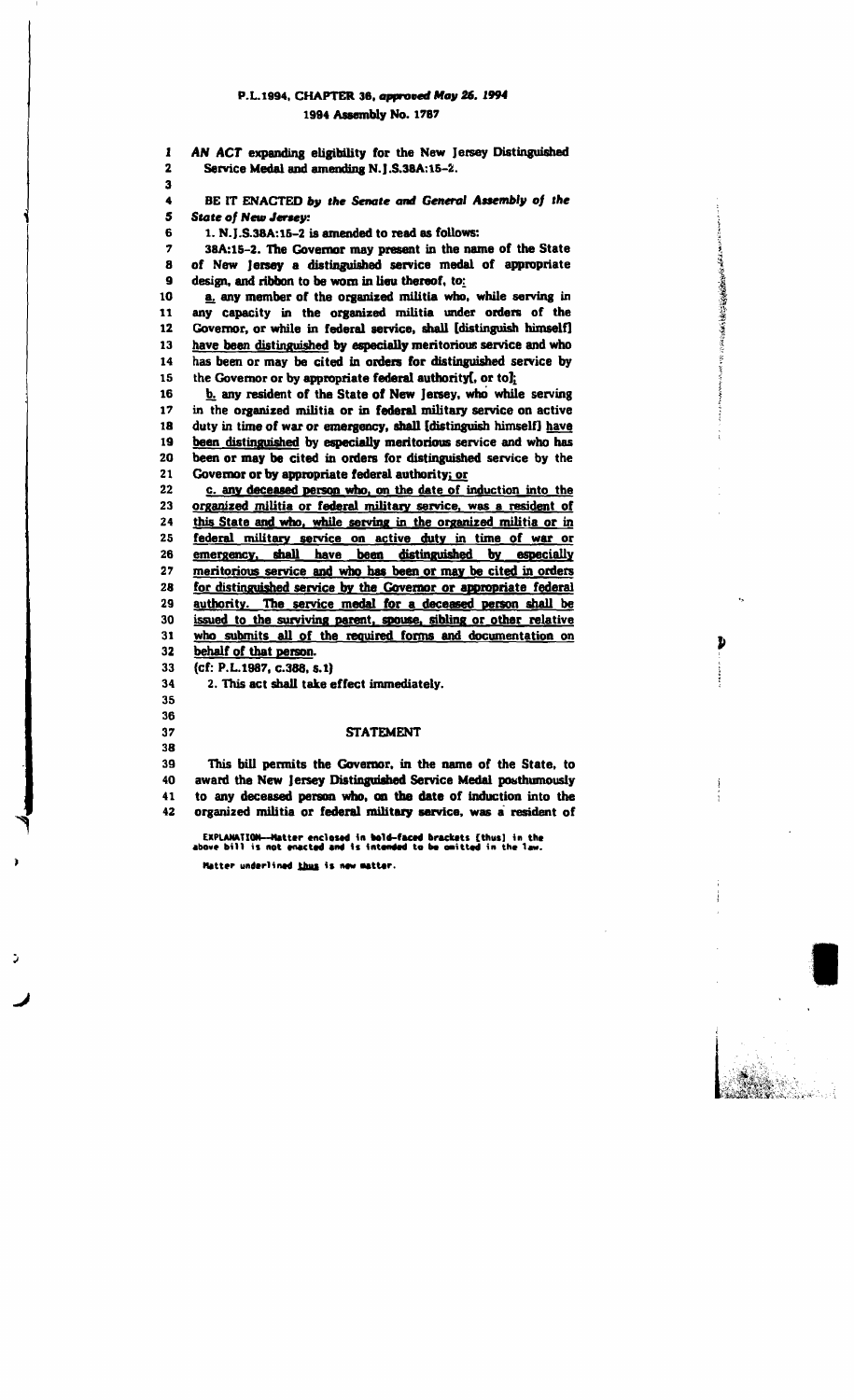$\mathbf{1}$ this State and who, while on active service, was distinguished by  $\overline{\mathbf{2}}$ especially meritorious service. The service medal for a deceased person shall be insued to the surviving parent, spouse, sibling or other relative who submits all of the required forms and  $\mathbf{3}$  $\ddot{\bullet}$  $\mathbf S$ documentation on behalf of that person. Under current law, this decoration cannot be awarded 6  $\overline{\mathbf{z}}$ posthumously.  $\bullet$ 

 $\frac{1}{2}$  .

A1787  $\mathbf{2}$ 

 $\boldsymbol{9}$  $\mathbf{10}$  $\mathbf{11}$ 

Expands eligibility for N.J. Distinguished Service Medal.  $12$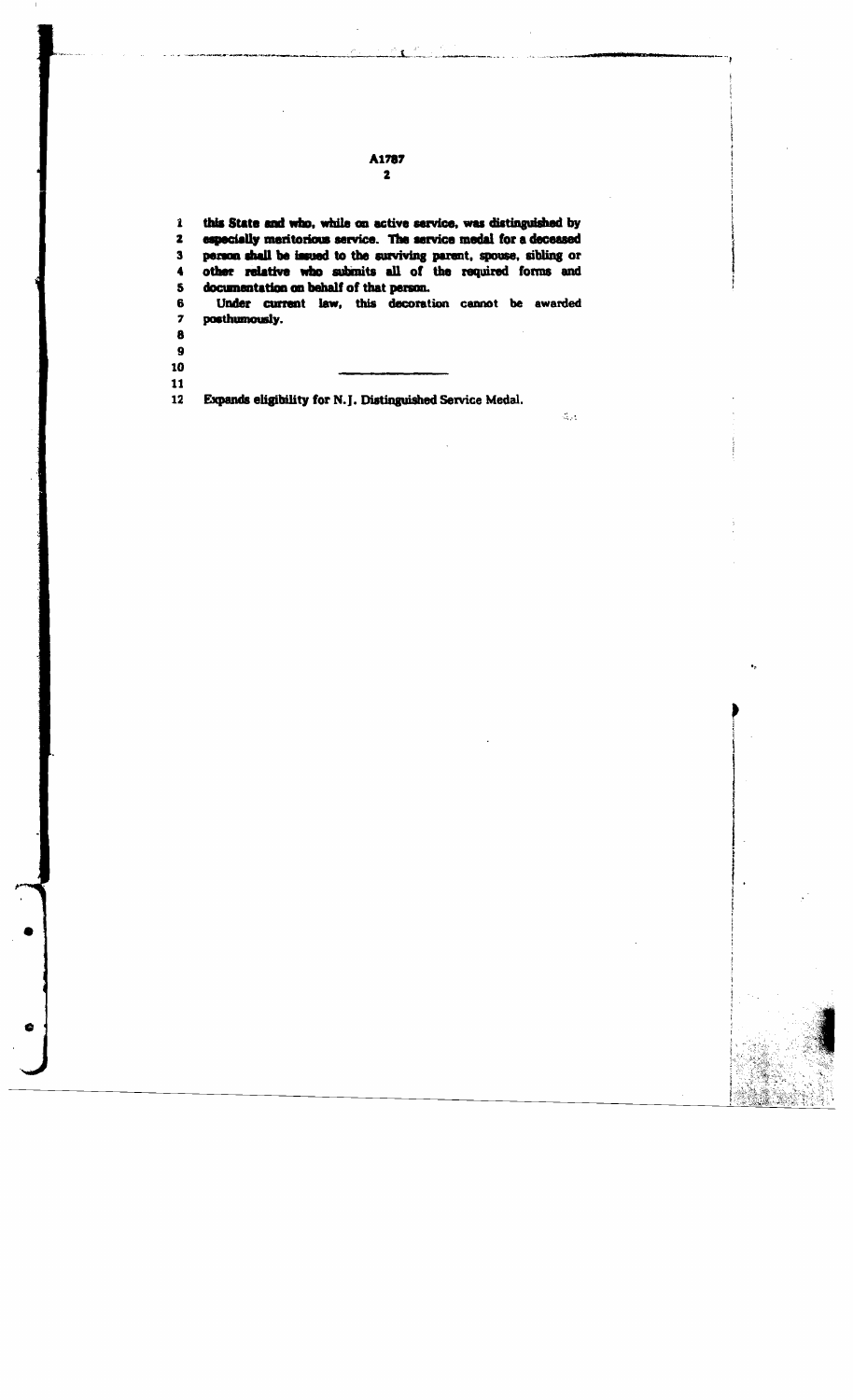### **ASSEMBLY,** No. 1787

## **STATE OF NEW JERSEY**

### INTRODUCED MAY 12, 1994

By Assemblywoman GREGORY-SCOCCHI, Assemblymen Assemblywoman Haines, Cottrell, T. Smith, Mikulak, Geist, Romano, Assemblywoman J. Smith, Assemblyman Augustine, Assemblywomen Crecco, Heck, Assemblymen Corodemus and Gaffney

1 AN ACT expanding eligibility for the New Jersey Distinguished 2 Service Medal and amending N.} .S.38A:15-2.

3

4 BE IT ENACTED *by the Senate and General Assembly of the 5 State of New Jersey:* 

6 1. N.} .S. 38A:15-2 is amended to read as follows:

7 38A:15-2. The Governor may present in the name of the State 8 of New }ersey a distinguished service medal of appropriate 9 design, and ribbon to be worn in lieu thereof, to:

10 a. any member of the organized militia who, while serving in 11 any capacity in the organized militia under orders of the 12 Governor, or while in federal service, shall [distinguish himself] 13 have been distinguished by especially meritorious service and who 14 has been or may be cited in orders for distinguished service by 15 the Governor or by appropriate federal authority[, or to];

16 b. any resident of the State of New Jersey, who while serving 17 in the organized militia or in federal military service on active 18 duty in time of war or emergency, shall [distinguish himself] have 19 been distinguished by especially meritorious service and who has 20 been or may be cited in orders for distinguished service by the 21 Governor or by appropriate federal authority; or

22 c. any deceased person who, on the date of induction into the 23 organized militia or federal military service, was a resident of 24 this State and who, while serving in the organized militia or in 25 federal military service on active duty in time of war or 26 emergency, shall have been distinguished by especially 27 meritorious service and who has been or may be cited in orders 28 for distinguished service by the Governor or appropriate federal 29 authority. The service medal for a deceased persun shall be 30 issued to the surviving parent, spouse, sibling or other relative 31 who submits all of the\_ required forms and documentation on 32 behalf of that person.

33 (cf: P.L.1987, c.388, s.l)

34 2. This act shall take effect immediately.

38

35 36

#### 37 STATEMENT

39 This bill permits the Governor, in the name of the State, to 40 award the New Jersey Distinguished Service Medal posthumously 41 to any deceased person who, on the date of induction into the 42 organized militia or feleral military service, was a resident of

EXPLANA: ION--Matter enclosed in bold-faced brackets [thus] in the above bill is not enacted and is intended to be omitted in the law

Matter underlined thus is new matter.